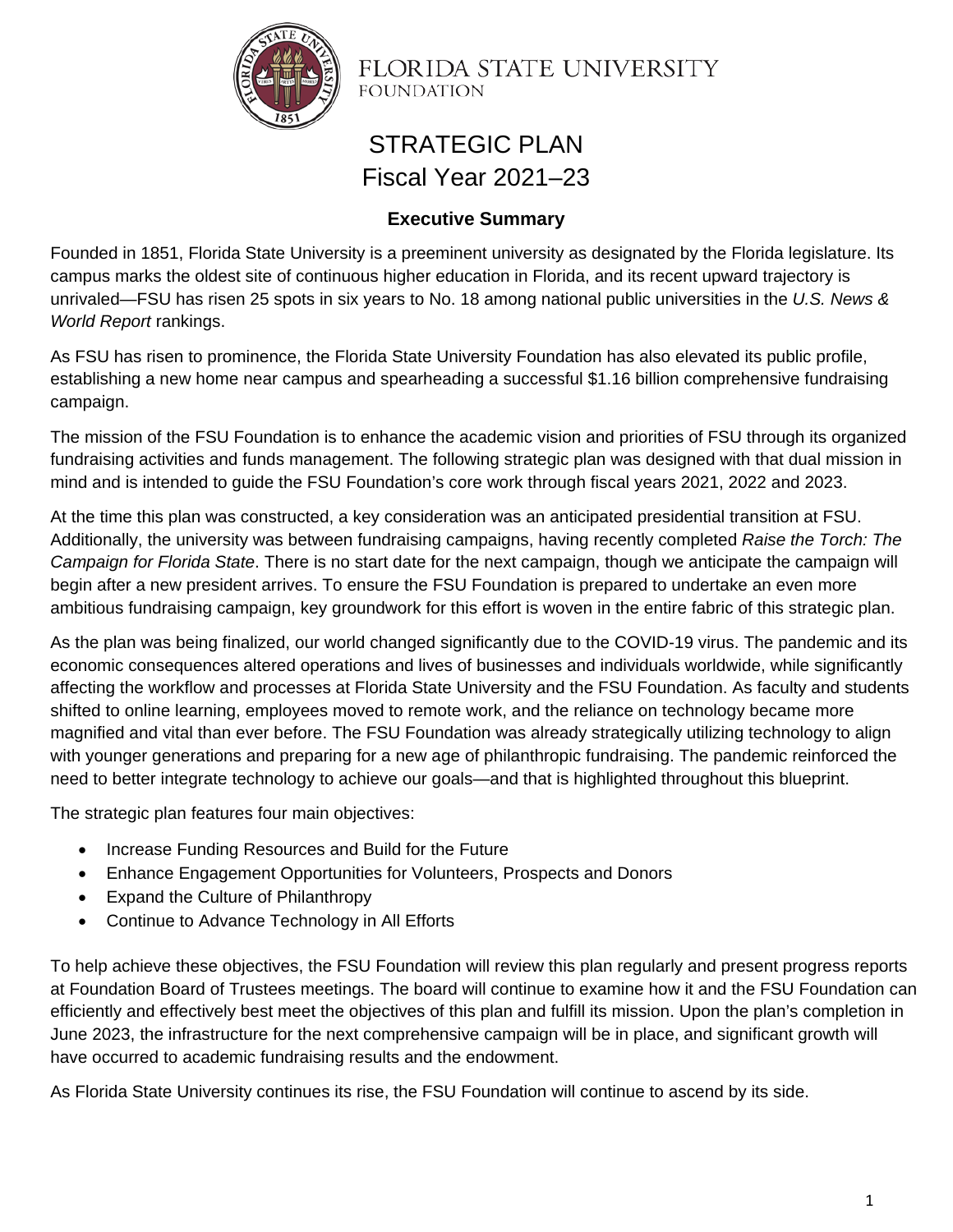#### **Strategy 1: Increase philanthropic giving to FSU**

| Find non-alumni sources of funding, including foundations,<br>1.A.<br>corporations and philanthropists                                                                                                                                | Leadership/Corporate and<br>Foundation Development/RPM | On-going  |
|---------------------------------------------------------------------------------------------------------------------------------------------------------------------------------------------------------------------------------------|--------------------------------------------------------|-----------|
| Continue to recruit and retain the best and brightest development<br>1.B. .<br>officers; expand our talent recruitment and development efforts                                                                                        | Leadership                                             | On-going  |
| Conduct peer and prospect review sessions (in complement to the<br>1.C.<br>Trustee Engagement Plan) with FSU Foundation trustees, and FSU<br>dean and development council members to identify potential new<br>sources of major gifts | Leadership/CDOs/Regional/RPM                           | FY2021-23 |
| Research and develop an annual leadership giving program to<br>1.D.<br>focus on the pipeline of leadership annual gifts to major gifts                                                                                                | Leadership/Annual Giving                               | FY2021-23 |
| Identify additional opportunities to leverage matching gifts offered<br>1.E.<br>through companies                                                                                                                                     | <b>Annual Giving</b>                                   | FY2021-23 |
| More strategically cultivate Seminole 100 and Florida Trend's Top<br>1.F.<br>100 companies with best prospects for giving                                                                                                             | Corporate and Foundation<br>Development                | FY2021-23 |

#### **Strategy 2: Develop the necessary infrastructure for the next comprehensive fundraising campaign**

| 2.A. Partner with University Vice President for Finance and<br>Administration to provide adequate resources for proper staffing<br>levels within the Office of Financial Services                                                                                                                                 | Accounting     | FY2022-23  |
|-------------------------------------------------------------------------------------------------------------------------------------------------------------------------------------------------------------------------------------------------------------------------------------------------------------------|----------------|------------|
| Ensure revenues, expenditures, staffing, facilities, professional<br>2.B.<br>development and training, office space and workstations are<br>appropriate to achieve campaign goals                                                                                                                                 | All Foundation | FY 2022-23 |
| Develop talent management program to address the entire<br>2.C.<br>workforce with components like continuing education, professional<br>development, internships, etc.                                                                                                                                            | Leadership     | FY2022-23  |
| Engage fundraising consulting firm to work with FSUF and<br>2.D.<br>university staff to assess campaign readiness, identify gaps and<br>opportunities, and propose relevant staffing, communication needs<br>and resource additions to ensure success in a comprehensive,<br>university-wide fundraising campaign | Leadership     | FY2022-23  |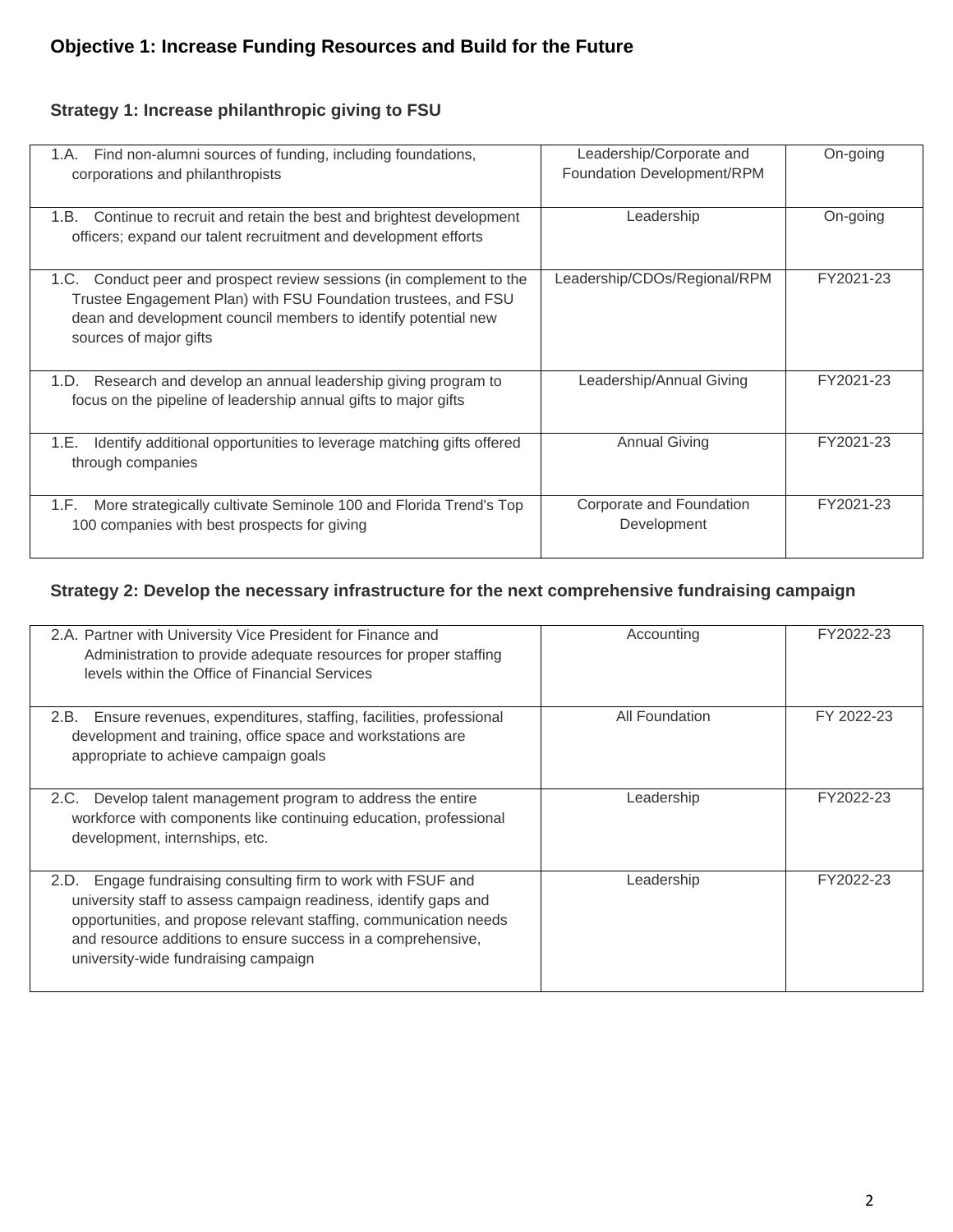# **Objective 1: Increase Funding Resources and Build for the Future**

## **Strategy 3: Work to develop a sustainable funding model by exploring revenue streams**

| 3.A. Explore alternate investment options (loans, property, etc.)                                                  | Leadership | FY2021-23  |
|--------------------------------------------------------------------------------------------------------------------|------------|------------|
| Partner with the university to increase funding for fundraising<br>3.B.<br>activities                              | Leadership | FY 2021-23 |
| Investigate what products and services can be monetized<br>3.C.                                                    | Leadership | FY2021-23  |
| Continue to prioritize investment strategy focused on driving<br>3.D.<br>returns and the increasing endowment pool | Leadership | FY2021-23  |

#### **Strategy 4: Build on the success of FSU's Great Give and annual giving efforts**

| 4.A. Grow the incentive and dollar matches for projects                             | <b>Annual Giving/Constituent</b><br>Development              | FY2021-23  |
|-------------------------------------------------------------------------------------|--------------------------------------------------------------|------------|
| Continue to explore ways to maximize social media and digital<br>4.B.<br>engagement | <b>Annual Giving</b>                                         | FY 2021-23 |
| Continue to increase engagement and collaboration with DSOs<br>4.C.                 | <b>Annual Giving</b>                                         | FY2021-23  |
| Explore corporate matching programs during FSU's Great Give<br>4.D.                 | Annual Giving/Corporate and<br><b>Foundation Development</b> | FY2021-23  |
| Provide data tools for Annual Giving staff's analysis efforts<br>4.E.               | IS                                                           | FY 2021    |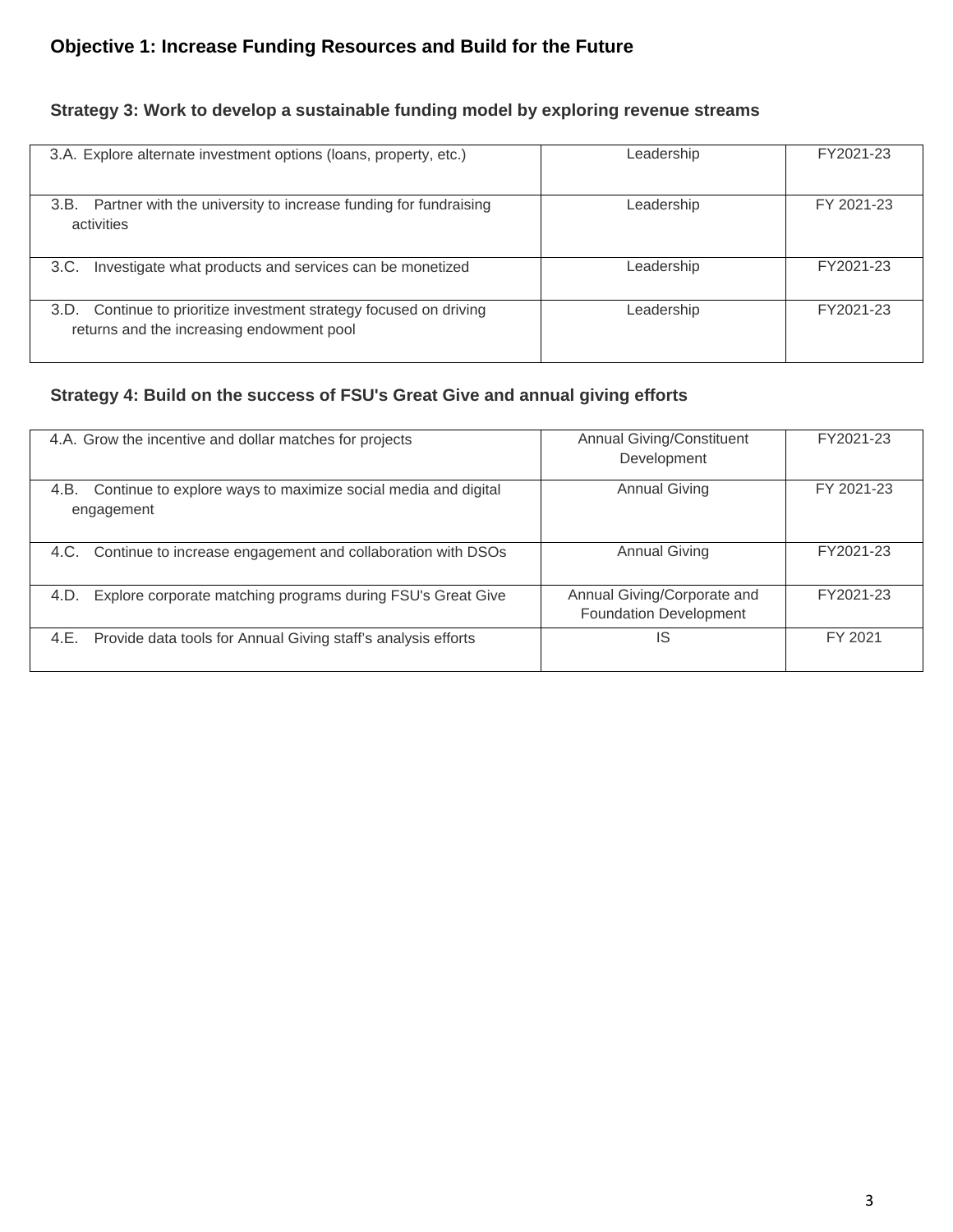## **Strategy 1: Increase meaningful alumni and donor engagement**

| Provide opportunities for principal gift donors of \$1,000,000 and<br>1.A.<br>more to engage with FSU Foundation board (speaking opportunities;<br>invitations to board social functions) | <b>Central Development</b>                                                      | FY2021-23  |
|-------------------------------------------------------------------------------------------------------------------------------------------------------------------------------------------|---------------------------------------------------------------------------------|------------|
| Increase "radical personalization" in all alumni and donor<br>1.B.<br>interactions (solicitations, emails, special events, etc.) utilizing<br>quantitative and qualitative data           | All Foundation                                                                  | FY 2021-23 |
| 1.C. Convene volunteer summit for FSU volunteer boards (including<br>college/unit level) for intensive education and development training                                                 | <b>Constituent Programs/Central</b><br>Development/Special<br>Events/Leadership | FY2023     |

#### **Strategy 2: Ensure active engagement among Foundation trustees and Foundation development officers**

| 2.A. Explore involving trustees in donor visits and other work of<br>development officers; as well as how to evaluate success                                       | Leadership                           | FY2021-23 |
|---------------------------------------------------------------------------------------------------------------------------------------------------------------------|--------------------------------------|-----------|
| 2.B.<br>Implement Trustee Engagement Plan                                                                                                                           | OAR/Constituent<br>Programs/Regional | FY 2021   |
| Provide more opportunities for trustees and deans, development<br>2.C.<br>officers and other university leadership to interact around fall/spring<br>board meetings | Leadership/OAR                       | FY2023    |
| Regularly assess board structure and best practices to ensure<br>2.D.<br>trustees feel valued and their work has meaningful impact                                  | Leadership/OAR                       | FY2021-22 |
| Develop a robust plan to keep former trustees engaged with both<br>2.E.<br>the university and the FSU Foundation                                                    | Leadership/OAR                       | FY2021-23 |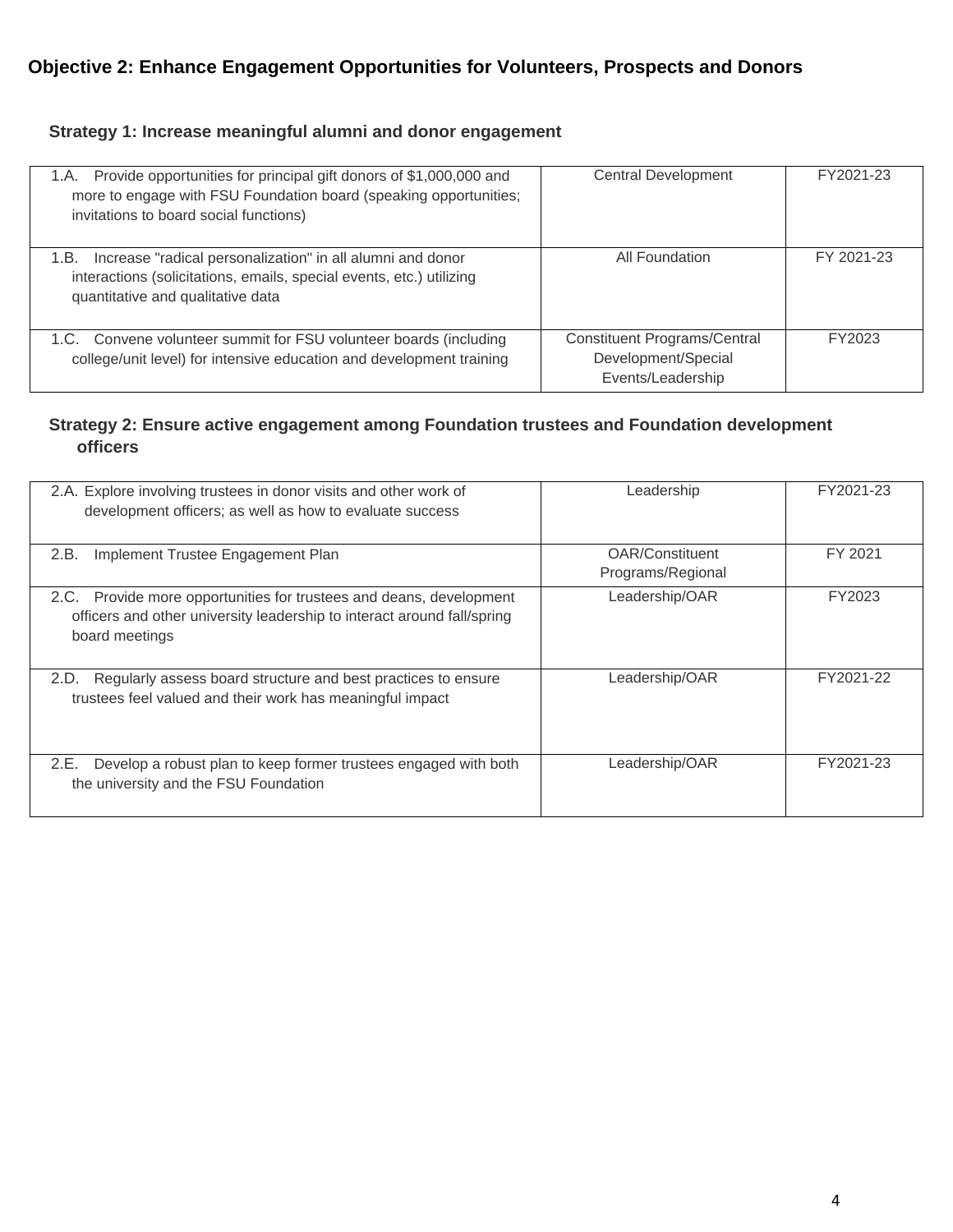## **Objective 2: Enhance Engagement Opportunities for Volunteers, Prospects and Donors**

#### **Strategy 3: Improve collaboration with advancement DSOs, the university, colleges, units and other campus partners to ensure a holistic approach to engagement with prospects and donors**

| 3.A. Co-host VAM recognition with Seminole Boosters                                                                                                                    | <b>OAR</b>                                         | FY2022    |
|------------------------------------------------------------------------------------------------------------------------------------------------------------------------|----------------------------------------------------|-----------|
| 3.B.<br>Execute two advancement DSO-wide stewardship touch points<br>annually                                                                                          | <b>OAR</b>                                         | On-going  |
| Conduct development training for key faculty members and<br>3.C.<br>university leadership                                                                              | <b>Constituent Programs/Central</b><br>Development | FY2021-23 |
| Facilitate campus stakeholder meetings, comprised of<br>3.D.<br>representation from all parts of the university, to develop synergies<br>around fundraising priorities | Leadership/Constituent Programs                    | FY2021-23 |
| Continue strengthening the relationship with Student Affairs/FSU<br>3.E.<br>Career Center, the Student Foundation                                                      | All Foundation                                     | FY2021-23 |

## **Strategy 4: Enhance stewardship and ensure continual recognition for all donors, including firsttime donors, consecutive givers, long-term supporters and planned gift donors**

| 4.A. Launch consecutive giving program, Forever FSU                                                    | <b>OAR/Donor Relations</b>                  | FY2021    |
|--------------------------------------------------------------------------------------------------------|---------------------------------------------|-----------|
| Collaborate with Office of Gift and Estate Planning to enhance<br>4.B.<br>Westcott Society stewardship | Donor Relations/GEP                         | FY2021-23 |
| Develop a comprehensive plan for stewarding corporations and<br>4.C.<br>foundations                    | OAR/Corporate and Foundation<br>Development | FY2021-23 |
| Enhance touchpoints around fund establishment and endowed<br>4.D.<br>funds                             | <b>OAR/Donor Relations</b>                  | FY2021-23 |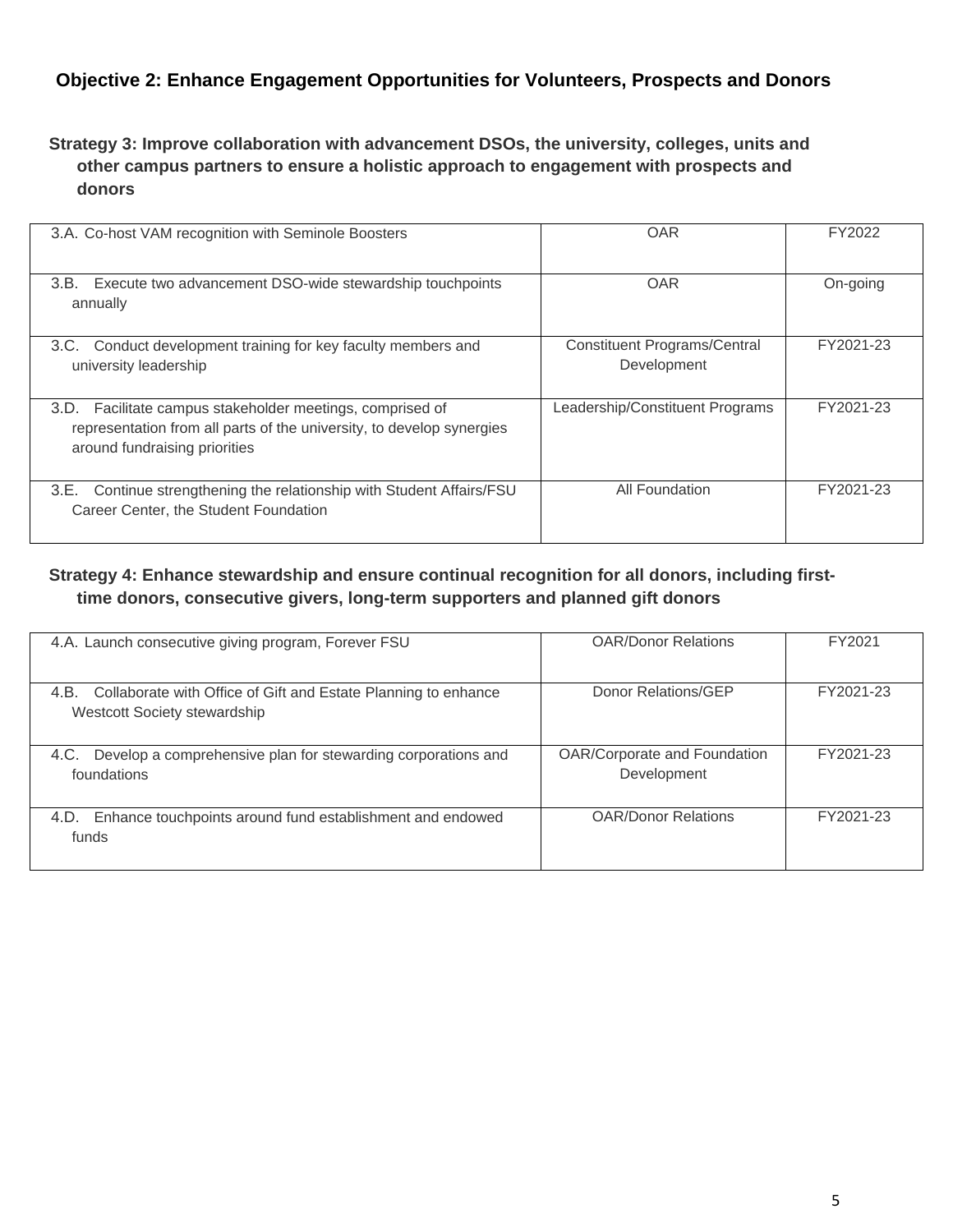## **Objective 3: Expand the Culture of Philanthropy**

#### **Strategy 1: Enhance philanthropic story-telling through multiple communications channels**

| Increase use of video for philanthropic story-telling<br>1.A.                                                            | OAR                | FY2021-23  |
|--------------------------------------------------------------------------------------------------------------------------|--------------------|------------|
| Continue to strengthen relationships with University<br>1.B.<br>Communications to leverage their assets for philanthropy | OAR/Communications | FY 2021-23 |
| 1.C. Create or enhance Foundation collateral to focus on story-telling                                                   | OAR/Communications | FY2021     |
| Explore creating an FSU Foundation podcast for story-telling and<br>1.D.<br>to educate on the various ways to give back  | OAR/Communications | FY2021-23  |

#### **Strategy 2: Ensure all constituents understand how philanthropy works at FSU, including the difference between state and private support, the various methods to make a gift and their benefits, and the role giving plays in the university's trajectory**

| 2.A.<br>Work with UA chief of staff to further enhance annual faculty/staff<br>engagement plan                                                        | OAR/UA/Annual Giving       | FY2021-23  |
|-------------------------------------------------------------------------------------------------------------------------------------------------------|----------------------------|------------|
| Educate/train Foundation trustees regarding various types of gifts,<br>2.B.<br>especially the many types of deferred gifts and related tax advantages | <b>Central Development</b> | FY 2021-23 |
| Institutionalize philanthropic programs, both virtual and on-<br>2.C.<br>campus, such as Thank a NOLE Day and FSU's Great Give                        | Central Development/OAR    | FY2021     |
| Increase engagement with all students and registered student<br>2.D.<br>organizations                                                                 | Central Development/OAR    | FY2021-23  |

#### **Strategy 3: Encourage the university, colleges, units and other campus partners to incorporate philanthropic messages in their communications**

| 3.A. Develop a plan to increase dissemination of philanthropic<br>messaging to colleges/units                               | <b>OAR/Communications</b> | FY2021-23  |
|-----------------------------------------------------------------------------------------------------------------------------|---------------------------|------------|
| Establish a university-wide annual giving network to share best<br>3.B.<br>practices, messages, successes and opportunities | <b>Annual Giving</b>      | FY 2021-23 |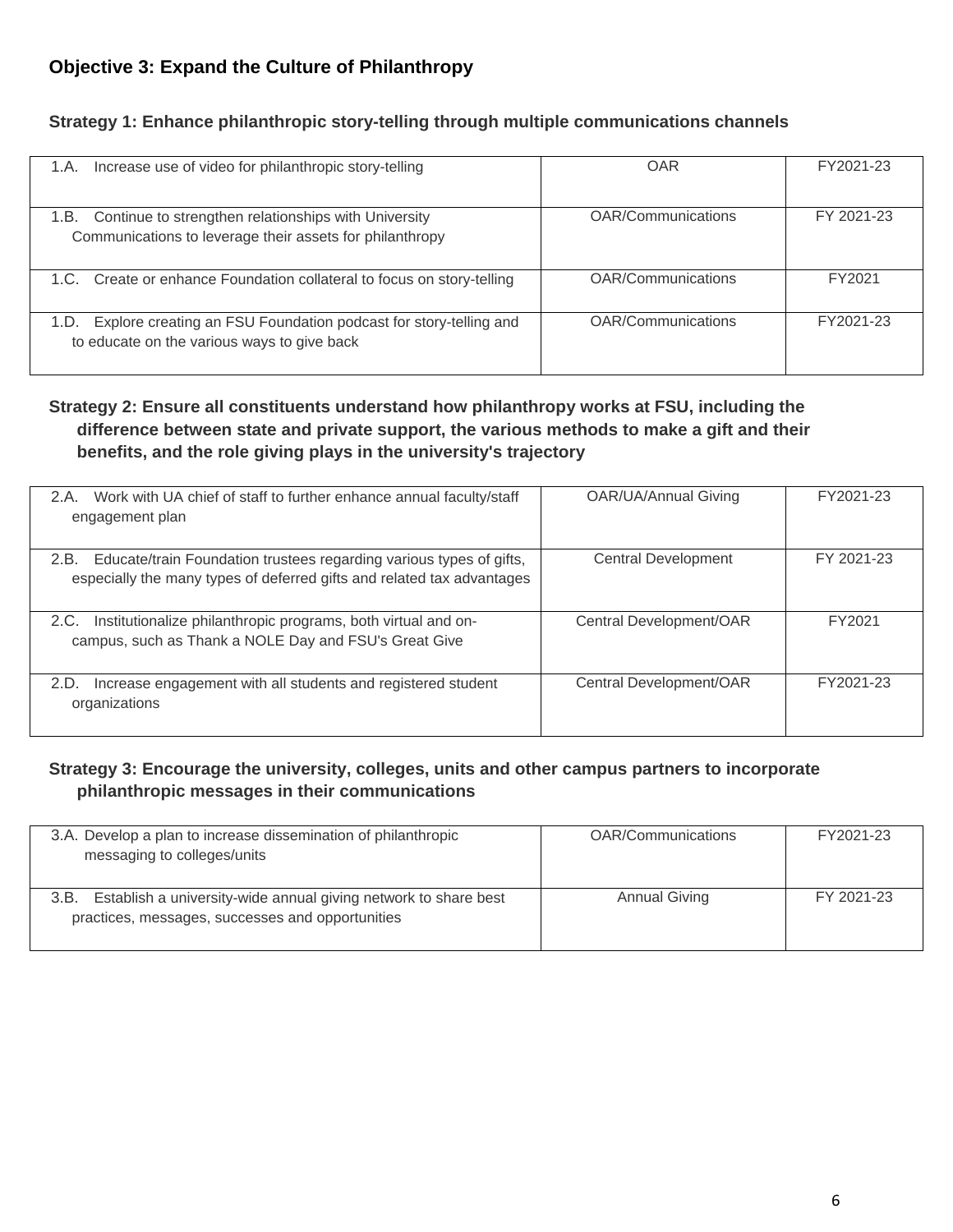## **Objective 4: Continue to Advance Technology in All Efforts**

#### **Strategy 1: Maximize a variety of established and new e-tools to increase funding resources and build for the future**

| Streamline and speed up the online giving processes<br>1.A.                                                  | <b>Advancement Services</b>             | FY2021    |
|--------------------------------------------------------------------------------------------------------------|-----------------------------------------|-----------|
| Digitally market grant opportunities to deans and academic<br>1.B.<br>leadership                             | Corporate and Foundation<br>Development | FY2021-23 |
| Implement a text-to-give strategy<br>1.C.                                                                    | <b>Annual Giving/Gift Services</b>      | FY2021-23 |
| Realign Phone Center calling strategies for maximum<br>1.D.<br>effectiveness                                 | <b>Annual Giving</b>                    | FY2021-23 |
| Continue to explore ways to maximize social media and digital<br>1.E.<br>engagement in annual giving efforts | Annual Giving/OAR                       | FY2021-23 |
| Develop a donor-centric assessment tool to be utilized by<br>1.F.<br>development officers                    | Central Development/OAR                 | FY2021-23 |

## **Strategy 2: Enhance engagement opportunities for volunteers, prospects and donors using novel and innovative technology**

| 2.A.<br>Develop dynamic board materials that allow trustees to better<br>interact with data and reports                                                                                                                                                 | <b>OAR</b>                  | FY2022    |
|---------------------------------------------------------------------------------------------------------------------------------------------------------------------------------------------------------------------------------------------------------|-----------------------------|-----------|
| 2.B.<br>Develop a robust virtual event plan to engage donors and<br>prospects                                                                                                                                                                           | <b>OAR/Special Events</b>   | FY2021-23 |
| 2.C. Enhance the Foundation website to more thoroughly explain giving<br>opportunities and other subjects critical to private support                                                                                                                   | OAR/Communications          | FY2021    |
| Conduct projects to analyze data, applying descriptive and<br>2.D.<br>regression-model statistics and data visualization to communicate<br>information, as well as to predict future behavior and explain trends for<br>internal and external audiences | <b>Advancement Services</b> | FY2021-23 |